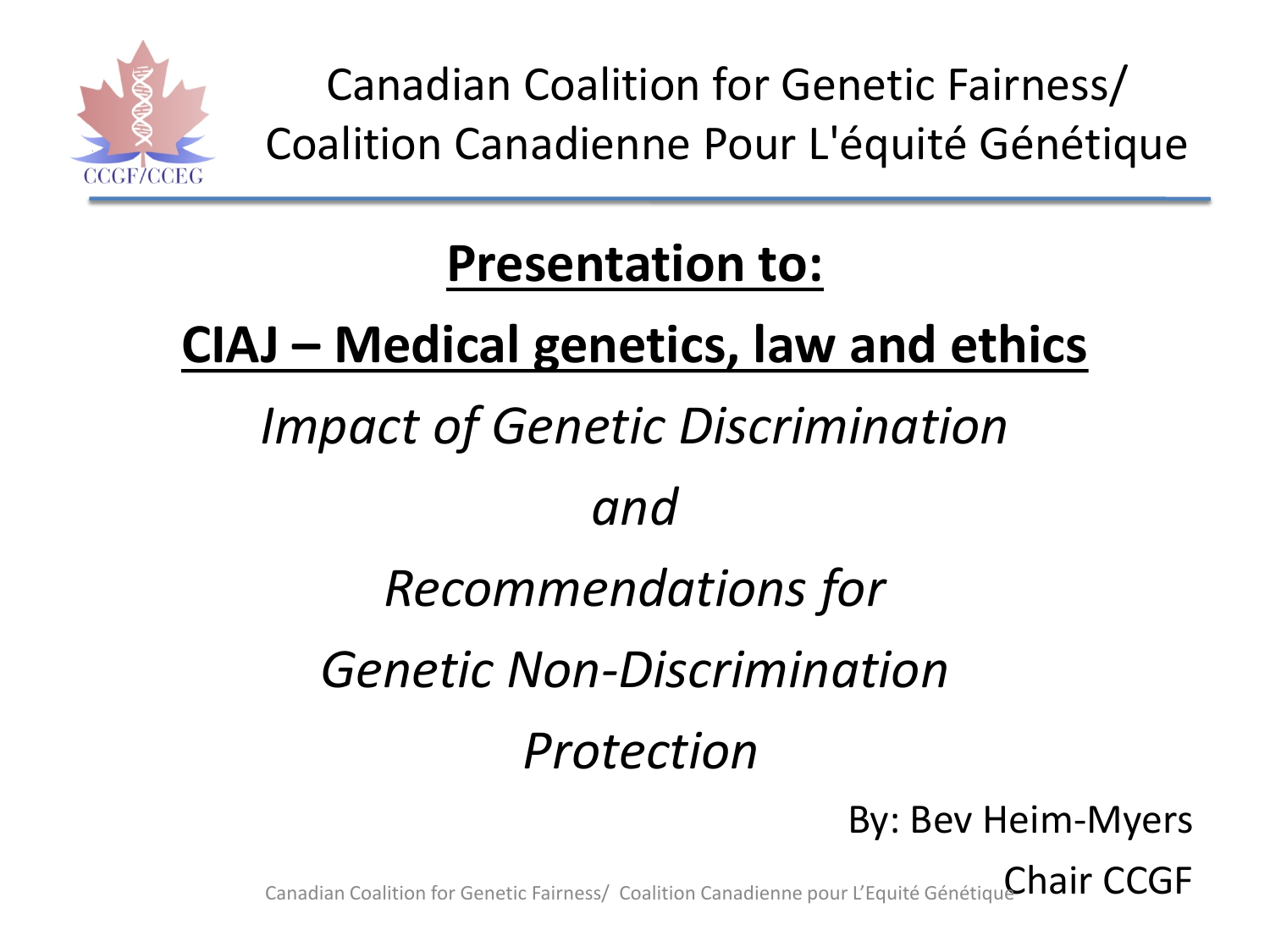

# Genetic Discrimination **Stories**

- Brothers at risk for Long QT one tested and will be treated, one refused due to fear of discrimination and will not be treated. (Who wins?)
- Healthy male in 20s, non-smoker, healthy weight, active life style. Grandmother died of ALS, parents show no signs. Denied life insurance unless he proves through a genetic test, a negative result.
- Male 50 yrs from HD family. Proved through genetic test he did not have mutation. Still denied life insurance because he "could get" HD.
- Young healthy professional starting Chiropractic Practice. Father has HD mutation but A-symptomatic and is now retired. Individual denied life insurance until she proved she did not have the HD mutation.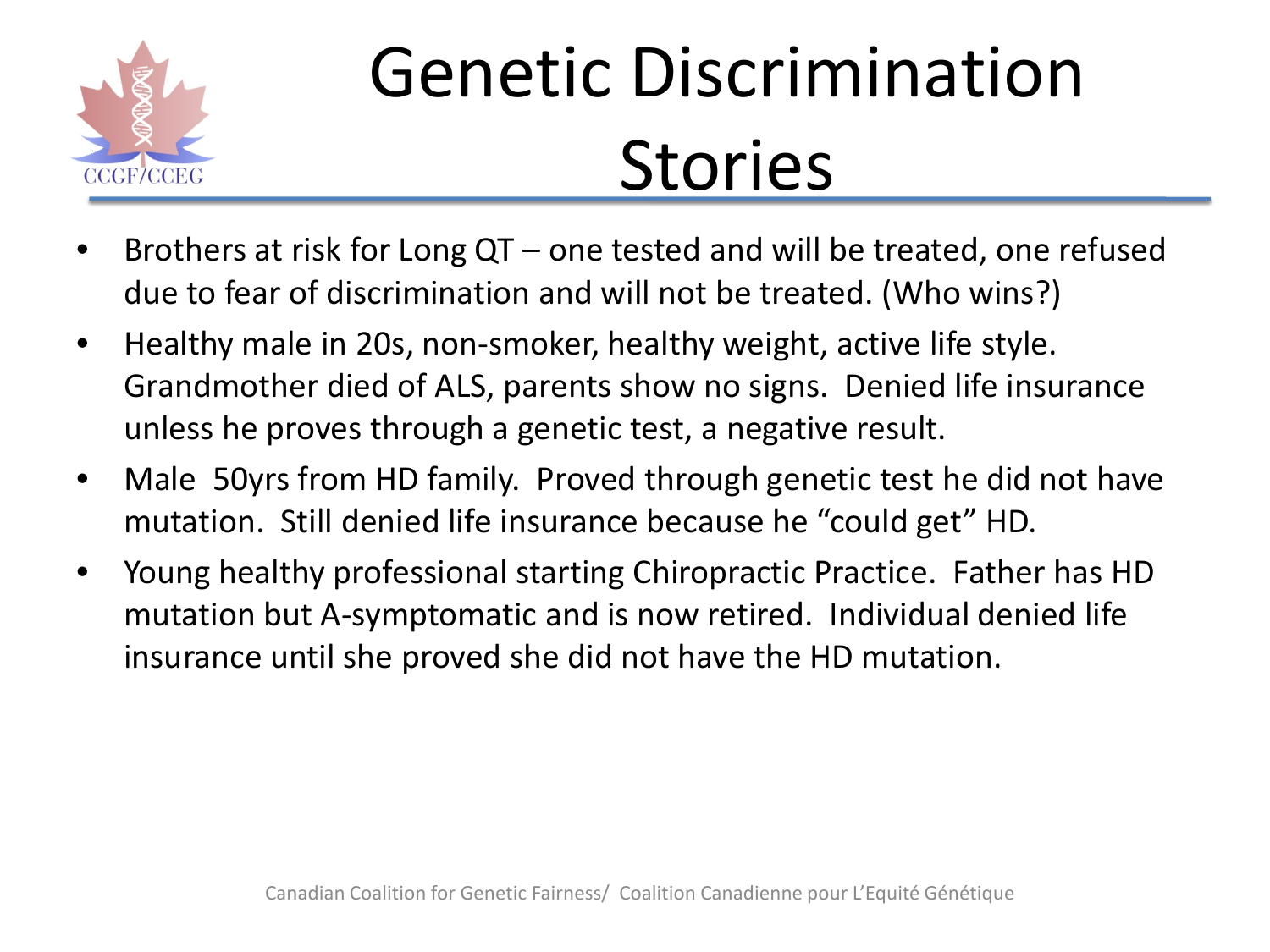

## The Research

#### Beyond the Patient:The Broader Impact of Genetic Discrimination Among Individuals at Risk of HD-Yvonne Bombard et al – December 2011

- 86% fear discrimination influences behavioural patterns and can result in high levels of distress.
- Most 63% had concerns for themselves and their families
- 49.7% experienced genetic discrimination
- Concern about discrimination associated with taking action to avoid discrimination, and keeping quiet about ones genetic risk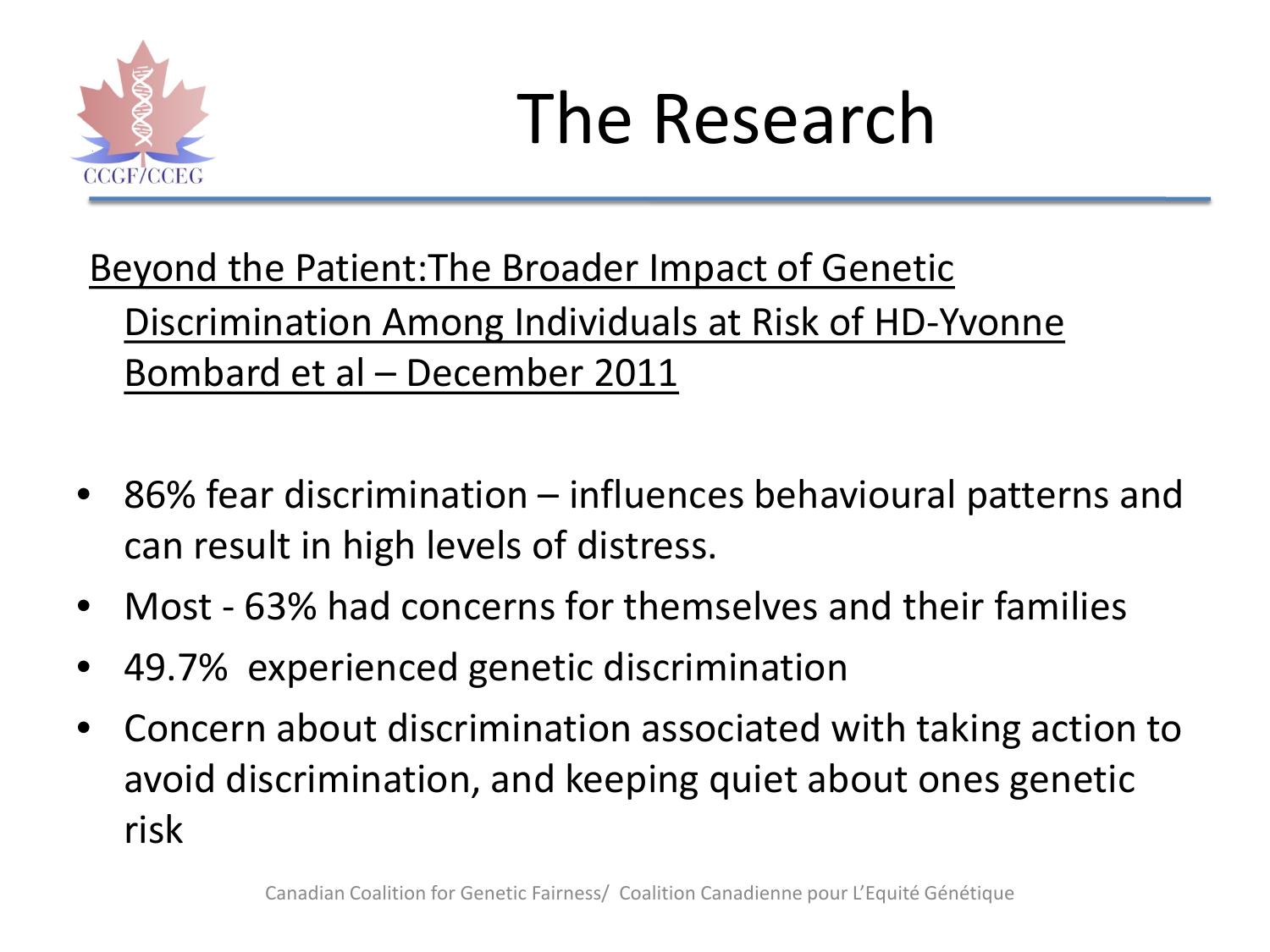

# Genetic Discrimination

- G*enetic discrimination occurs when people are treated unfairly due to actual or perceived differences in their genetic information that may cause or increase the risk to develop a disorder or disease.*
- $\triangleright$  Many face discrimination based on a predisposition or familial potential for a genetic disease until they prove through a genetic test a negative result.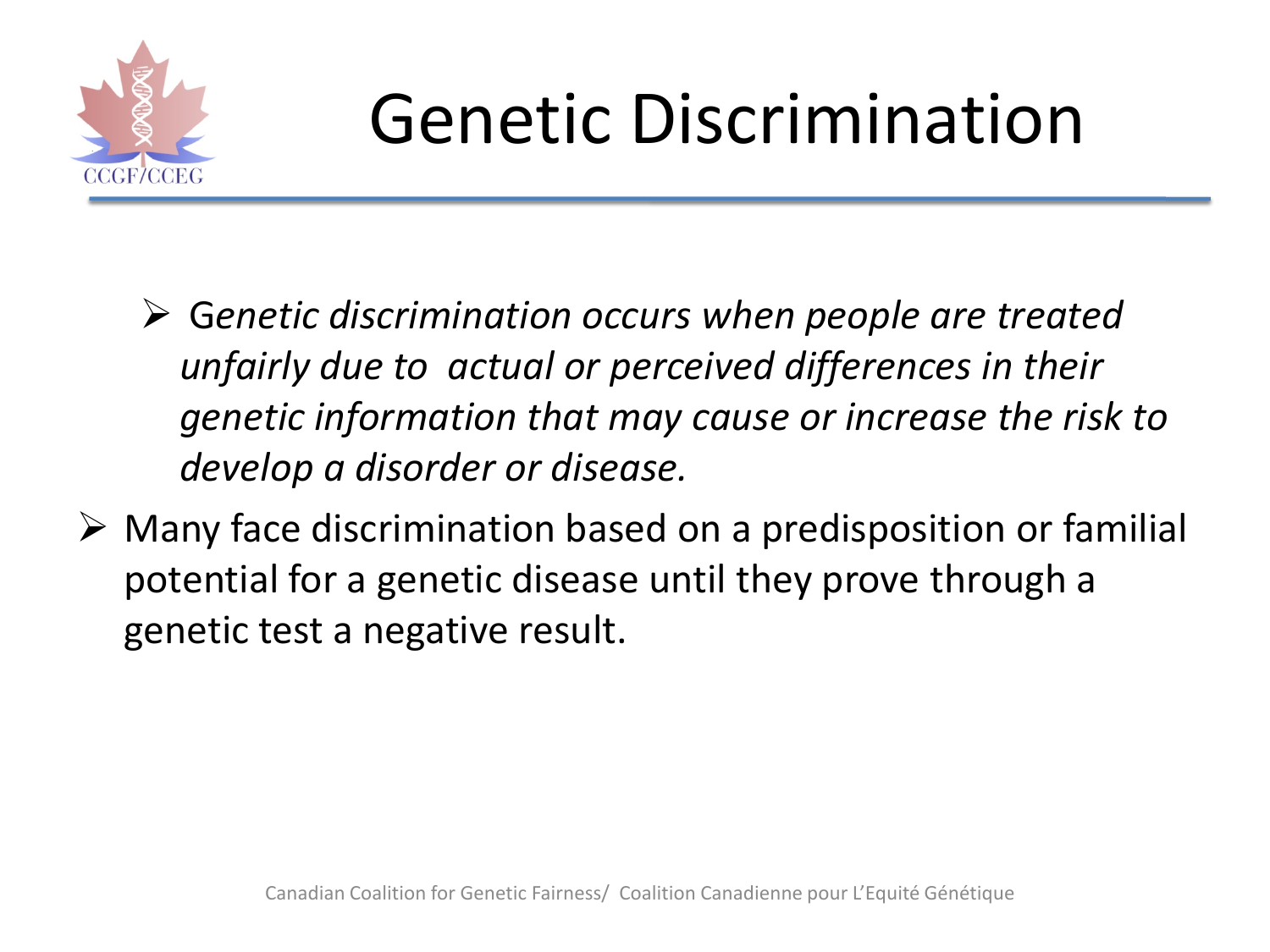

# Who has perfect genes? Do you?

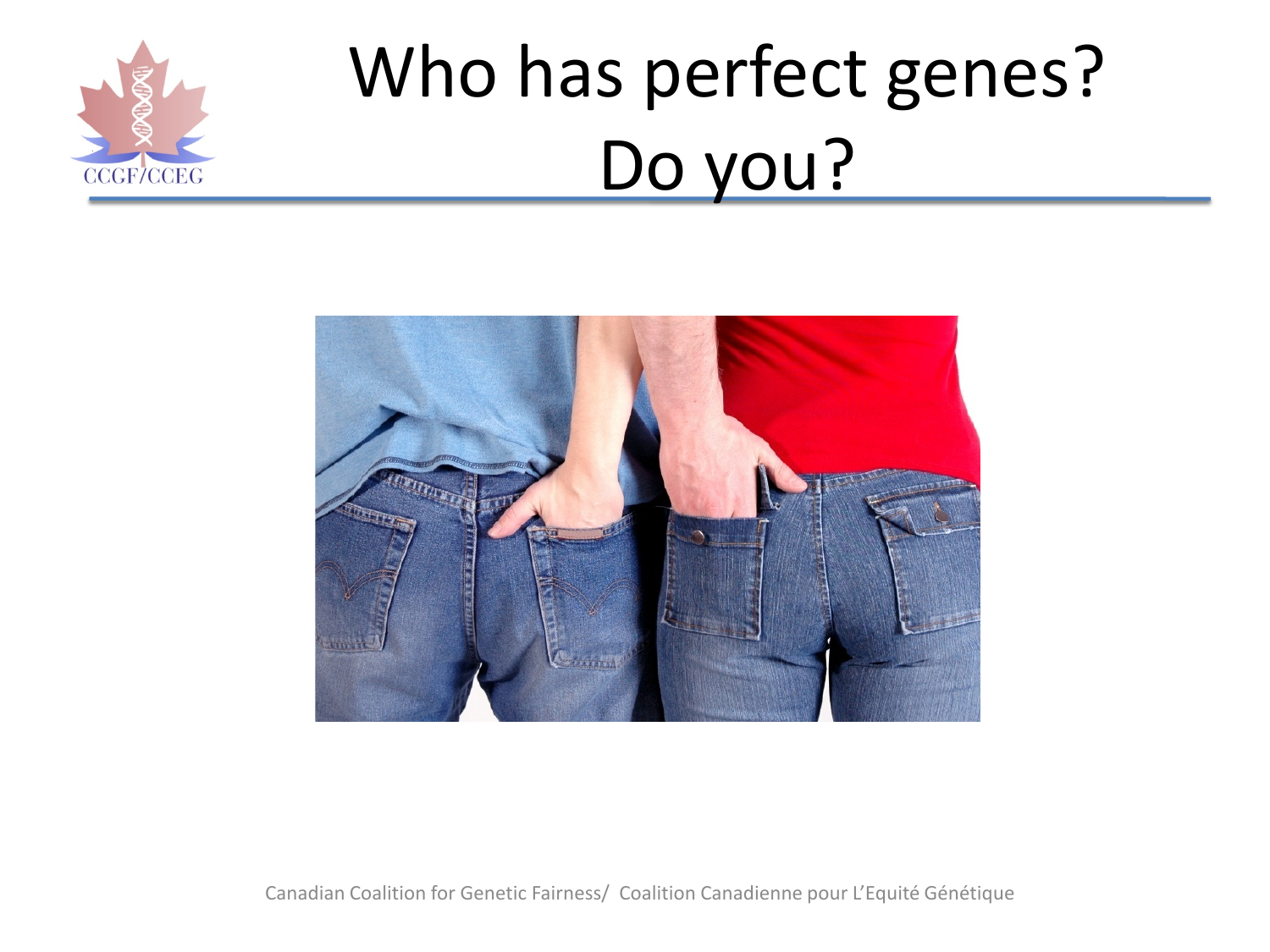

# No one has perfect genes!

Countries who support genetic fairness and have taken steps to eliminate genetic discrimination include:

#### United States

- » Enacted GINA 2008–support by US Insurance Industrymost States followed and included life and disability ins
- United Kingdom
- European Union
- Australia
- Israel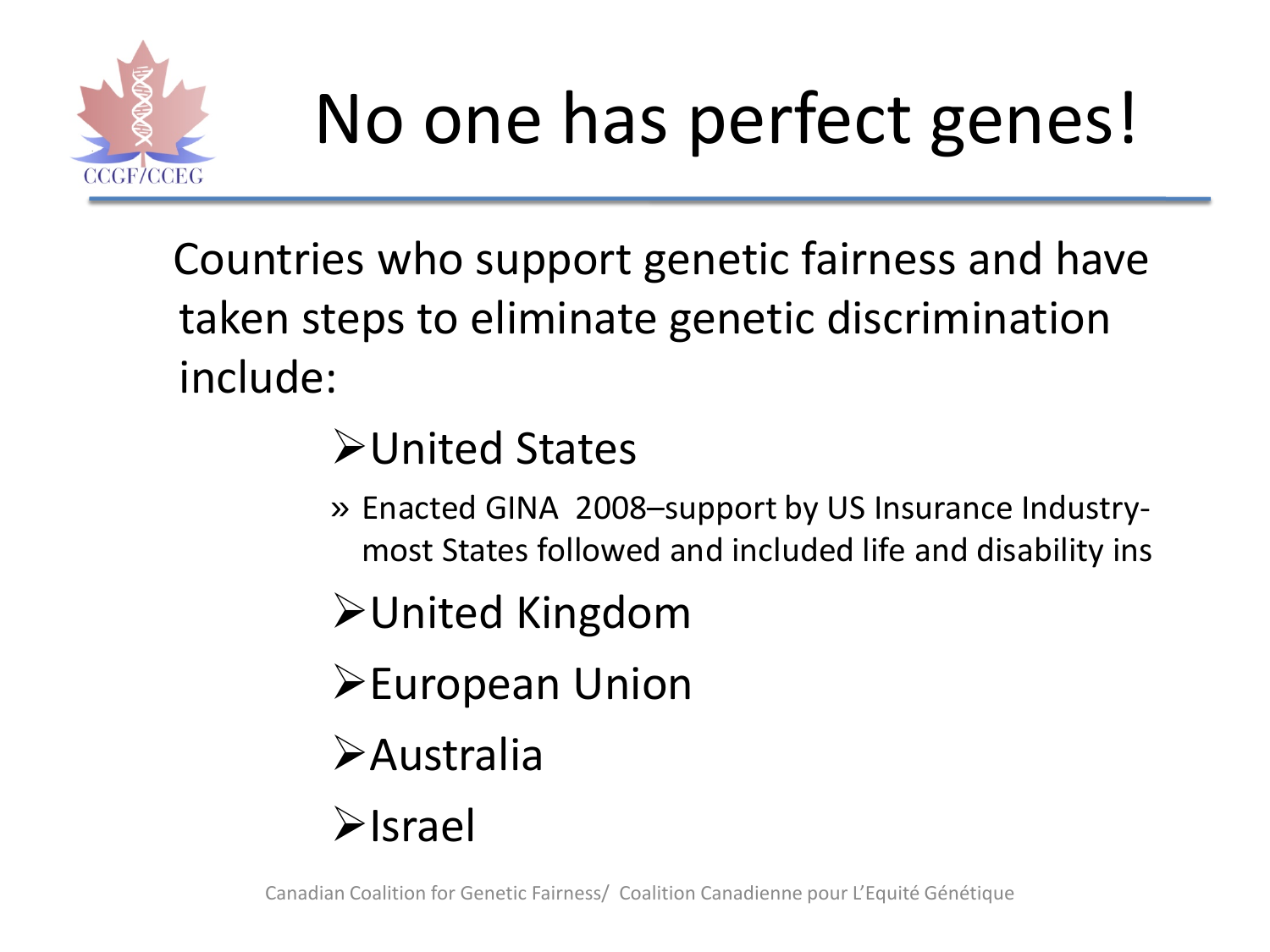

# The Current Landscape

- $\triangleright$  Canada is the only G7 country that does not protect citizens against genetic discrimination.
- $\triangleright$  Canadian Law permits insurers to require health information (including genetic test info) and to use it.
- $\triangleright$  Science and technology have outperformed legislation.
- $\triangleright$  Privacy legislation is not enough nor is it clear.
- $\geq 10$  years ago 100 genetic tests, now several thousand.
- $\triangleright$  In Canada we cannot discriminate against, race, gender, disability etc., but we can against DNA.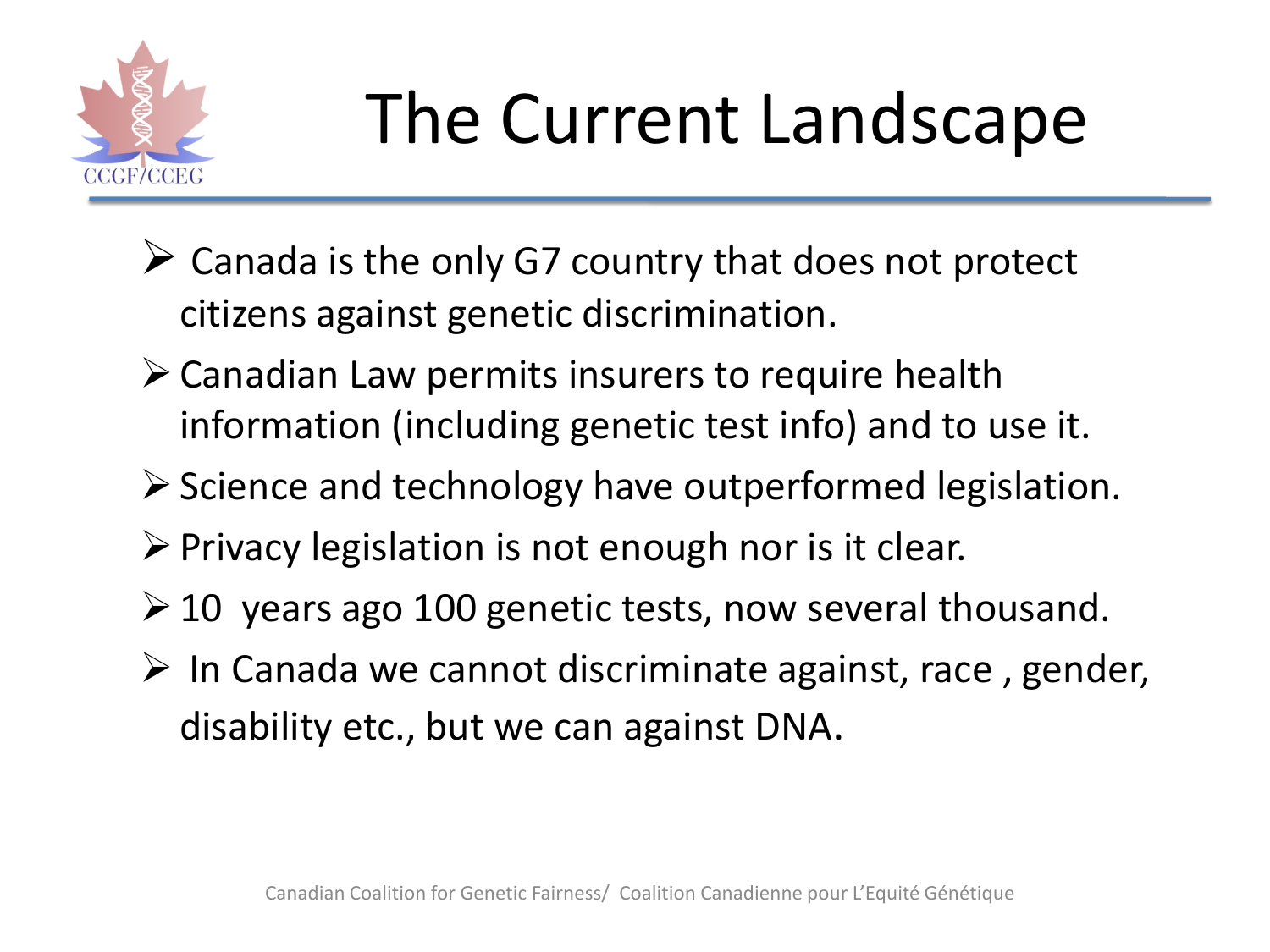

# All Canadians are Affected

Being denied insurance and employment on the basis of one's genetic traits has serious consequences for individuals, families and society as a whole.

Genetic test information is much more accessible through DTC (23andme), Blackberry app.; Doctors can access patients' genetic data. Employers to offer genetic testing as part of Employee benefit packages.

Individualized medicine will enable medical professionals to predict and to some degree prevent and better treat disease based on an individual's genetic information. Canadians are choosing not to get genetic tests out of fear for themselves and their children. Genetic discrimination is a barrier to the health and well being of Canadians.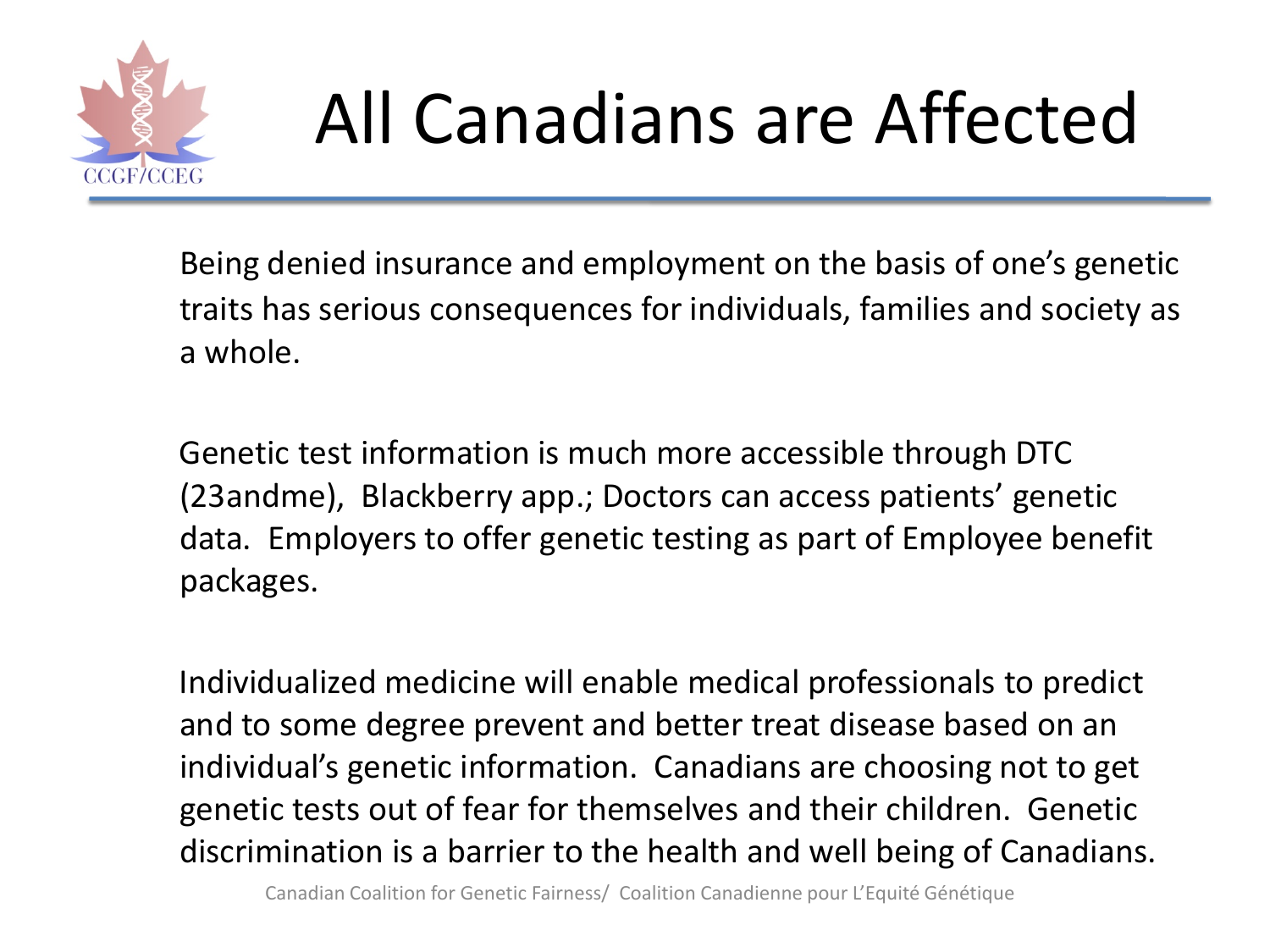

## Genetic Discrimination is Real in Canada

The issue continues to grow in Canada as science and technology increase access to genetic information.

Private information can easily be obtained and shared.

It is unreasonable to use genetic test information to determine who should be hired or insured.

Practices are inconsistent with public opinion. 91% of Canadians feel insurance companies should not be allowed to access their genetic information. (*Government of Canada Public opinion research on genetic information and privacy. Pollara Research, Earnscliffe Research and Communications 2003. Ottawa)* Canadian Coalition for Genetic Fairness/ Coalition Canadienne pour L'Equité Génétique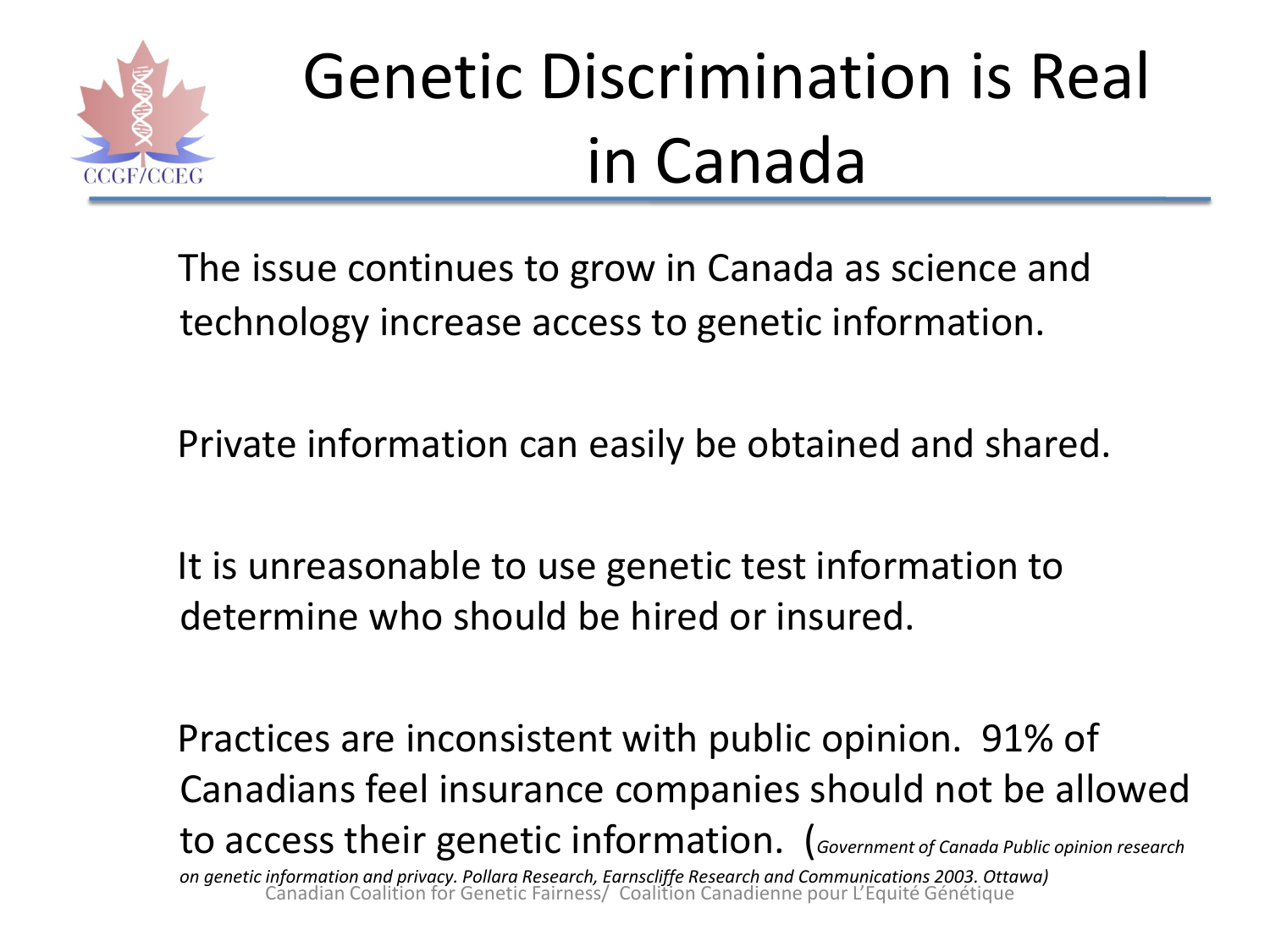

# Legislation Inadequate

- Current legislation does not address the concept of "future disability" or prevent discrimination.
- Rather, it offers remedies **after** discrimination has occurred and the fear of escalated discrimination prevents victims from stepping forward.
- It is up to the individual that has been discriminated against to pay the legal costs of proving discrimination. The cost is prohibitive.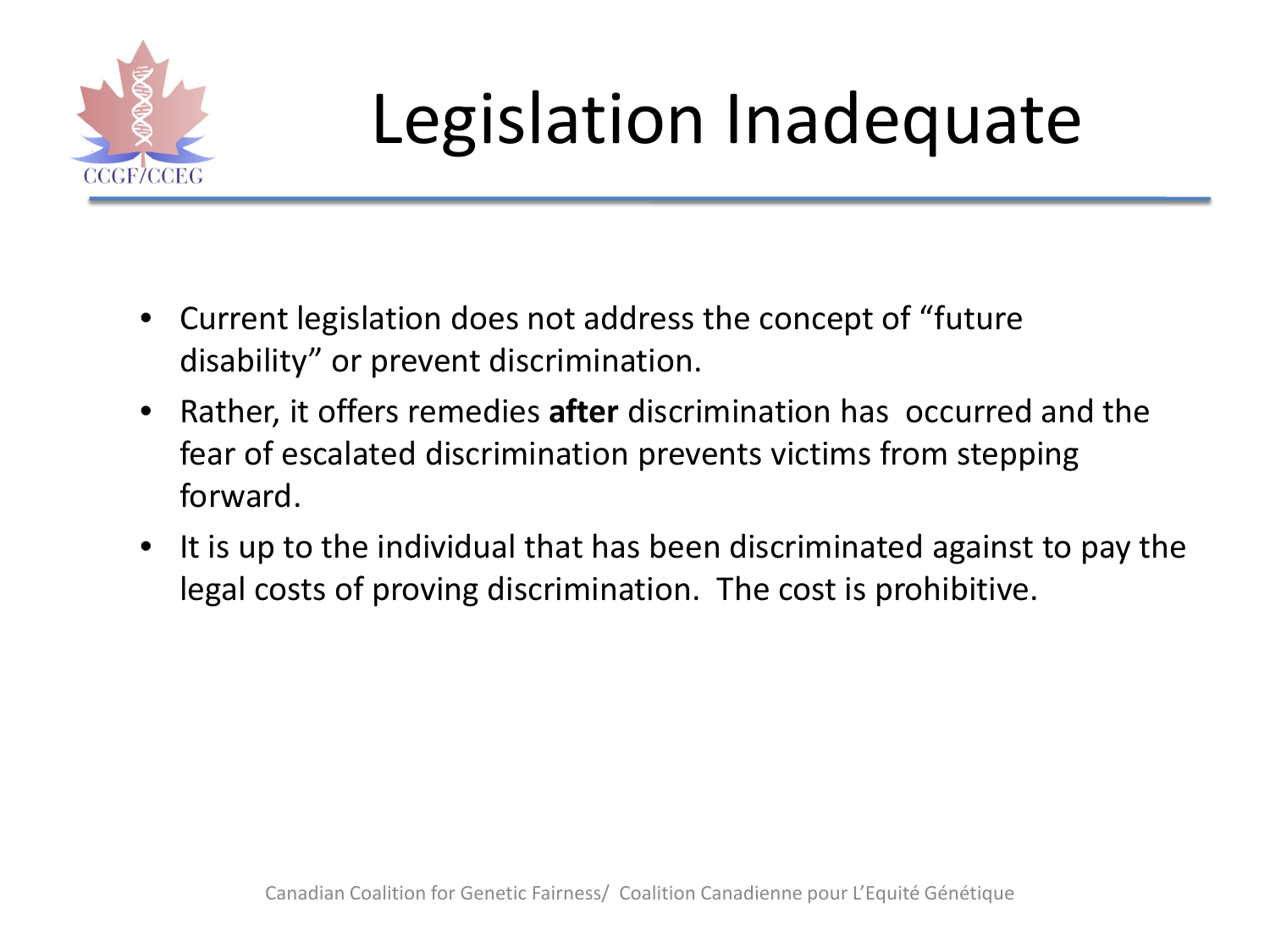

An *explicit* Canadian genetic non-discrimination strategy tailored to our own unique circumstances.

Canada has a leadership opportunity to do it right.

Educate Canadians re: risk of genetic discrimination.

Canadians need to trust that genetic test information is used to benefit, without fear of repercussion.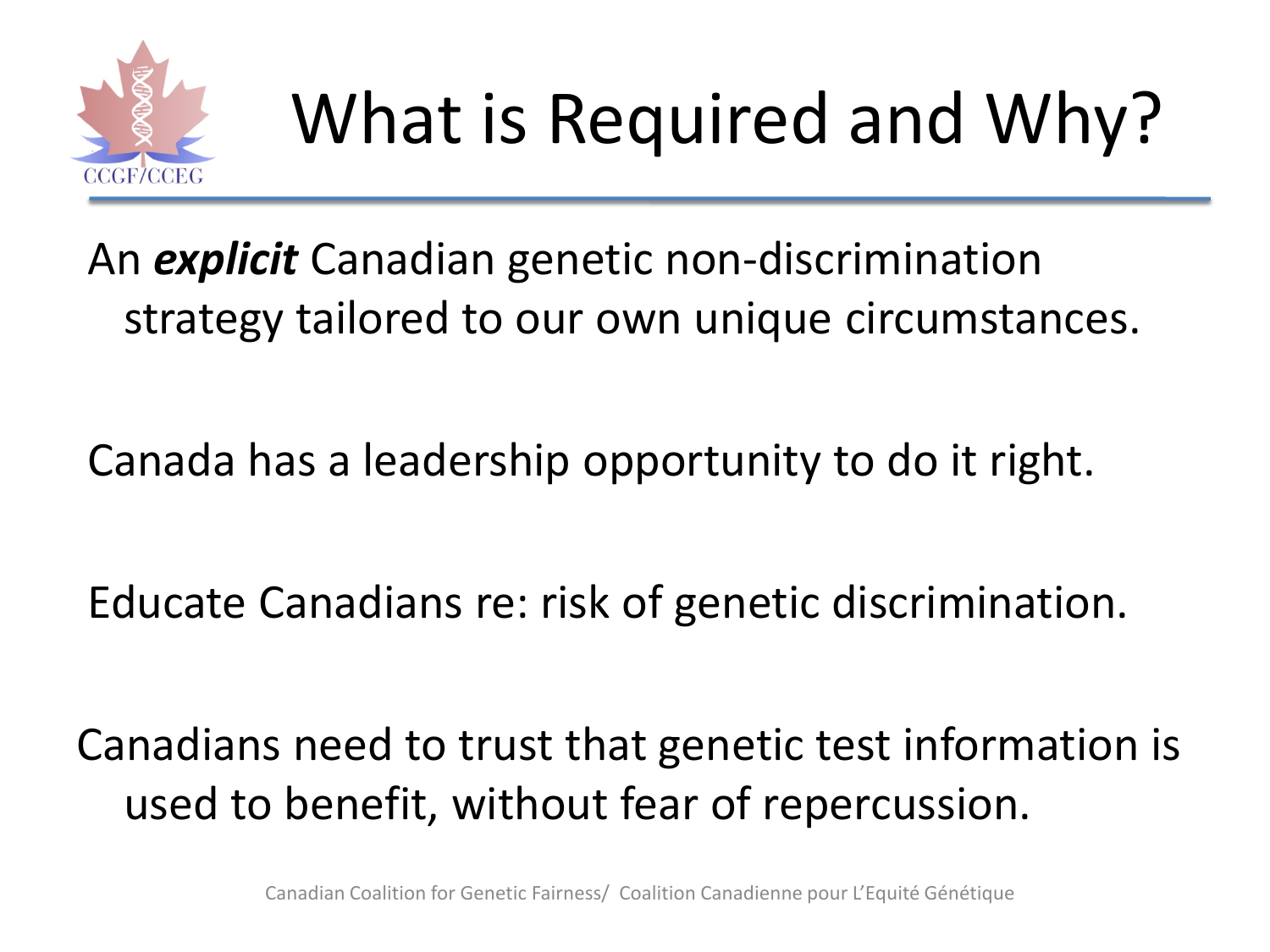

## URGENT:Action Needed Now

## The Canadian Federal and Provincial Governments need to develop and implement an effective strategy to **eliminate genetic discrimination in Canada**.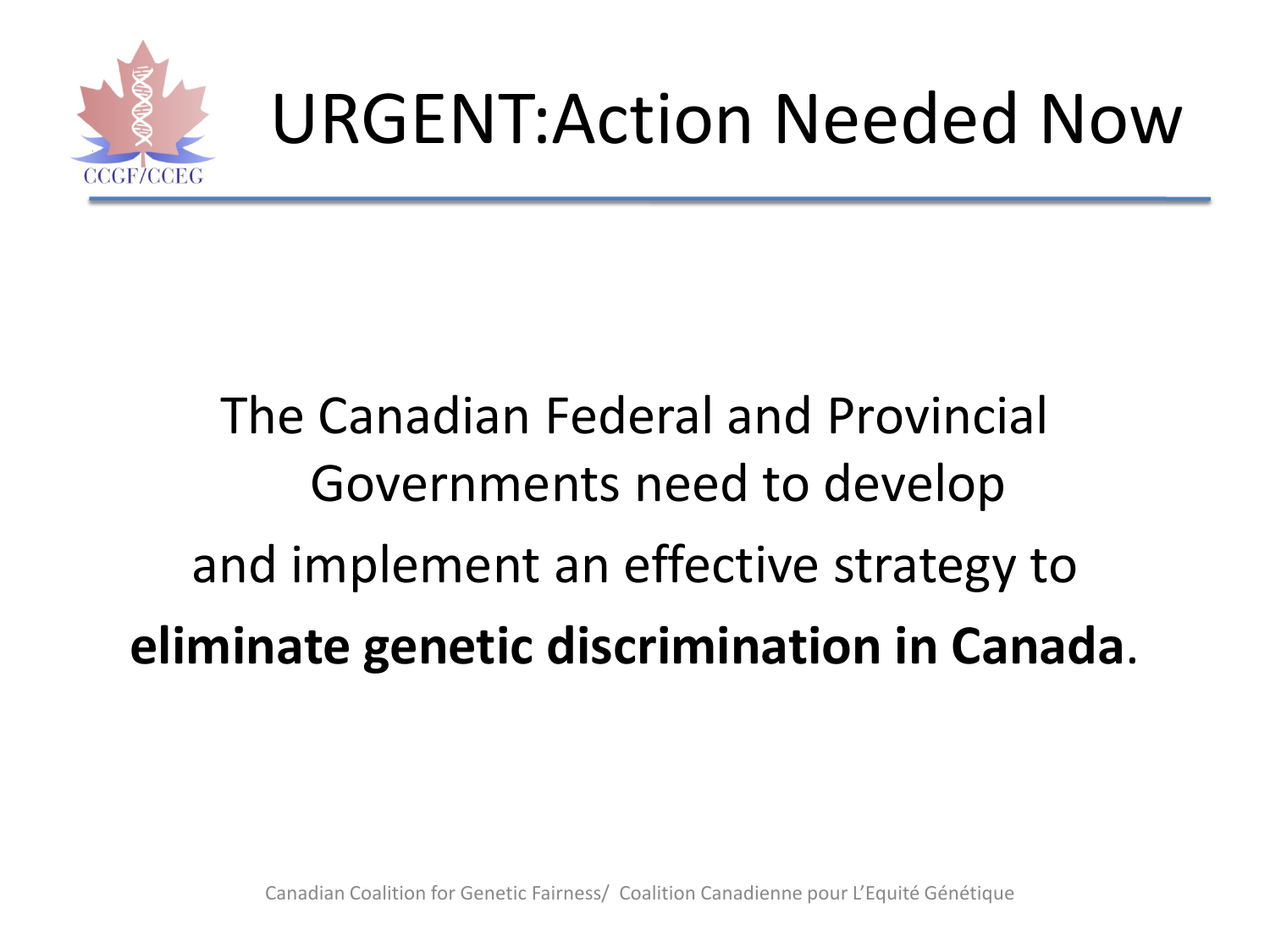

# Achievements To Date

- $\triangleright$  Canadian Coalition for Genetic Fairness (2008) 18 organizations and growing
- The 2013 Speech from the Throne: *Prevent employers and insurance companies from discriminating against Canadians on the basis of genetic testing*. Continue to work with PMO and Justice to meet the commitment. PMO committed to show leadership and present legislation to end genetic discrimination before the Federal election 2015
- $\triangleright$  Office of the Privacy Commissioner statement 2014-"urge life and health insurance industry to refrain from requesting access to existing genetic test results…"
- $\triangleright$  Federal Senate Bill S-201 Genetic Non-Discrimination Bill- Sen James Cowan-October, 2013- Hearings completed Dec 2014. Clause by clause discussion basically gutted Bill S-201
- $\triangleright$  Ontario –Private Members Bills presented in past will revisit
- $A$ lberta explioring inext steps ito genetic  $f$ airion spour L'Equité Génétique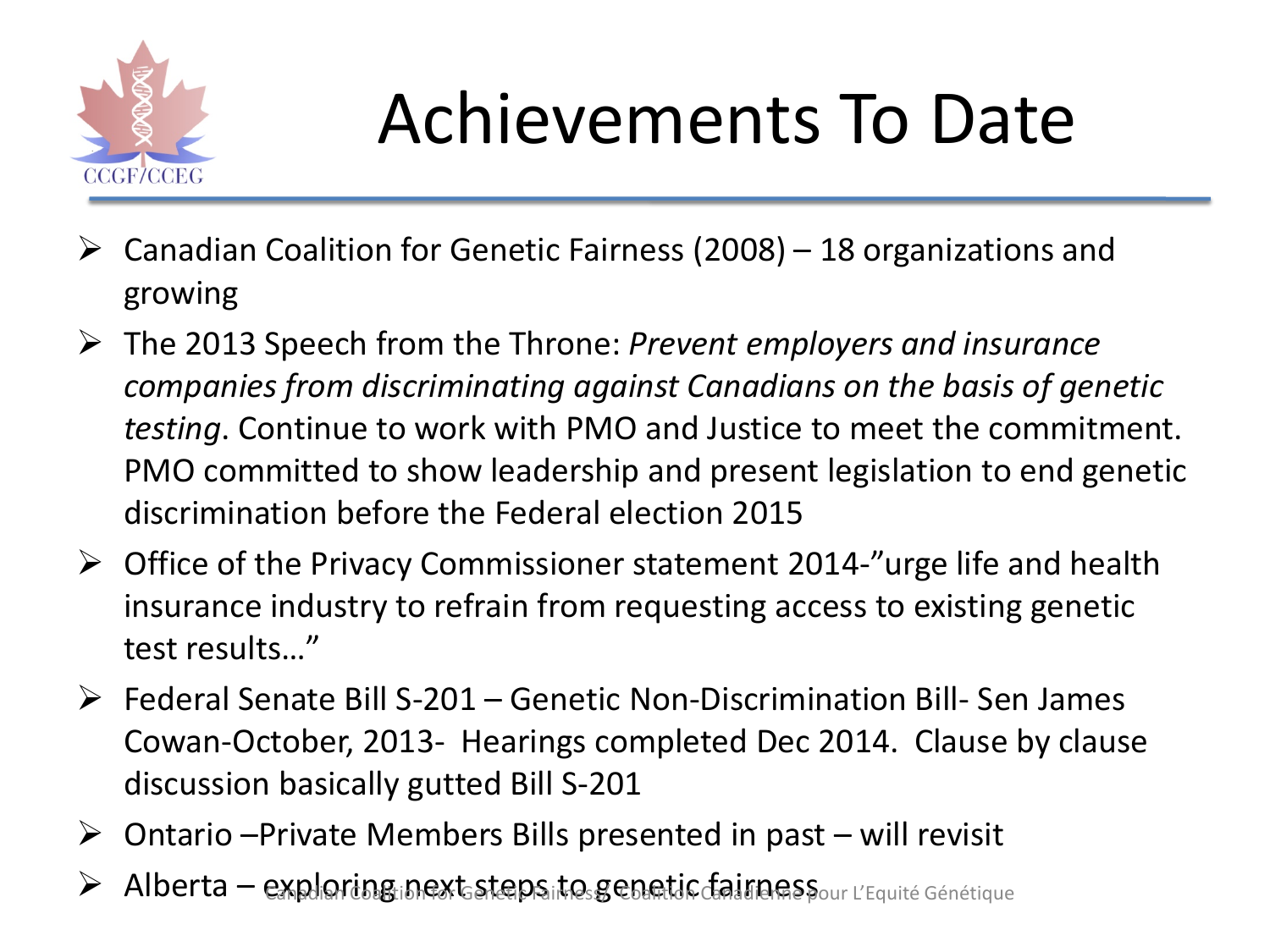

# The Next Steps

- Continue to educate Federal Members of Parliament and Members of Provincial Parliaments
- Continue to support the essence of Bill S-201
- $\triangleright$  Continue to work with PMO and push for commitment in SFT to be realized – genetic discrimination legislation
- Engage all Canadians everyone is at risk
- $\triangleright$  Encourage positive engagement by insurance industry (2003-Canadian Genetics and Life Insurance Task Force convened to find solution– no action). Other G7 countries, insurance industry onside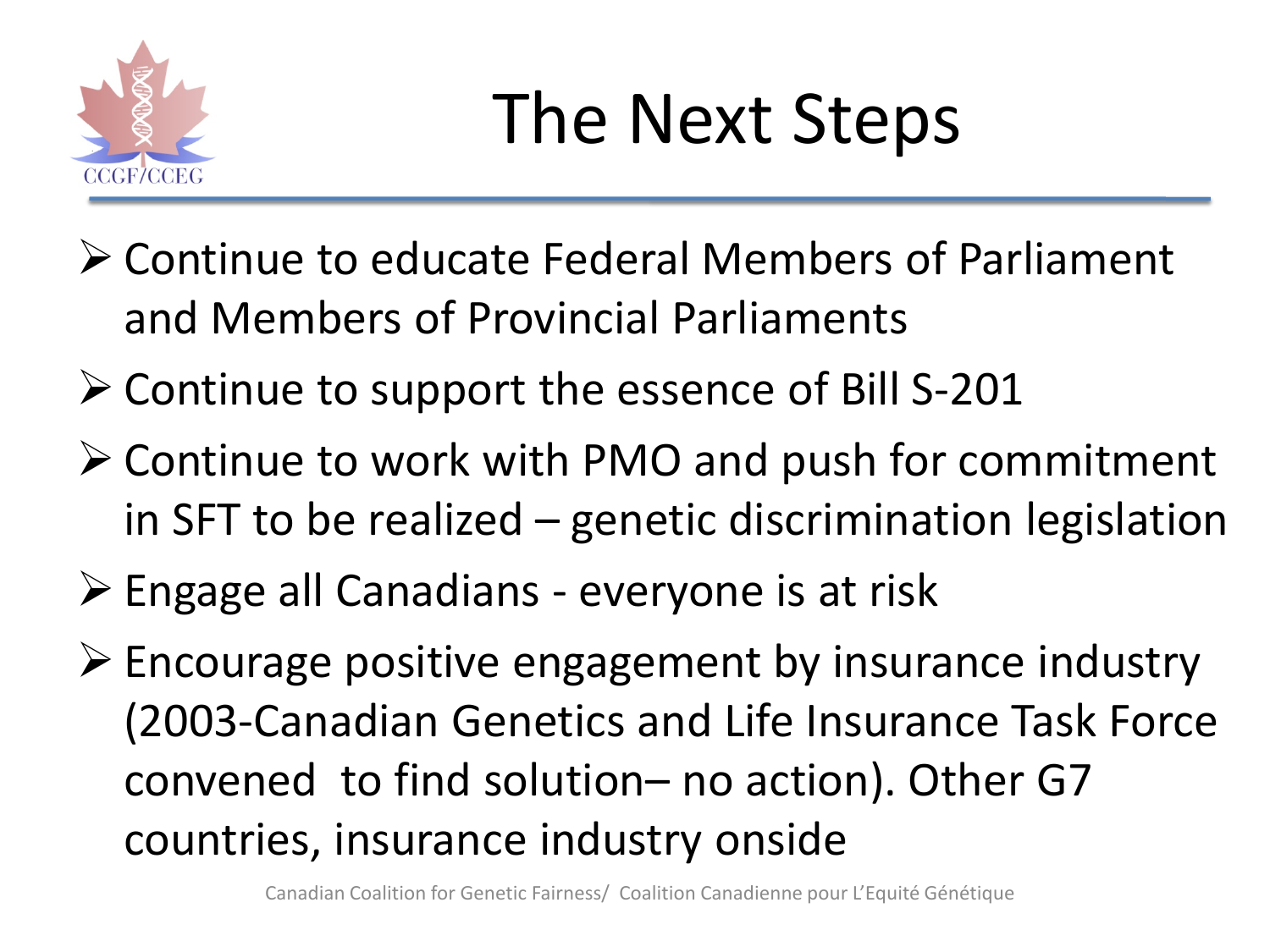



### Discussion/Questions?

[WWW.ccgf-cceg.ca](http://www.ccgf-cceg.ca/)